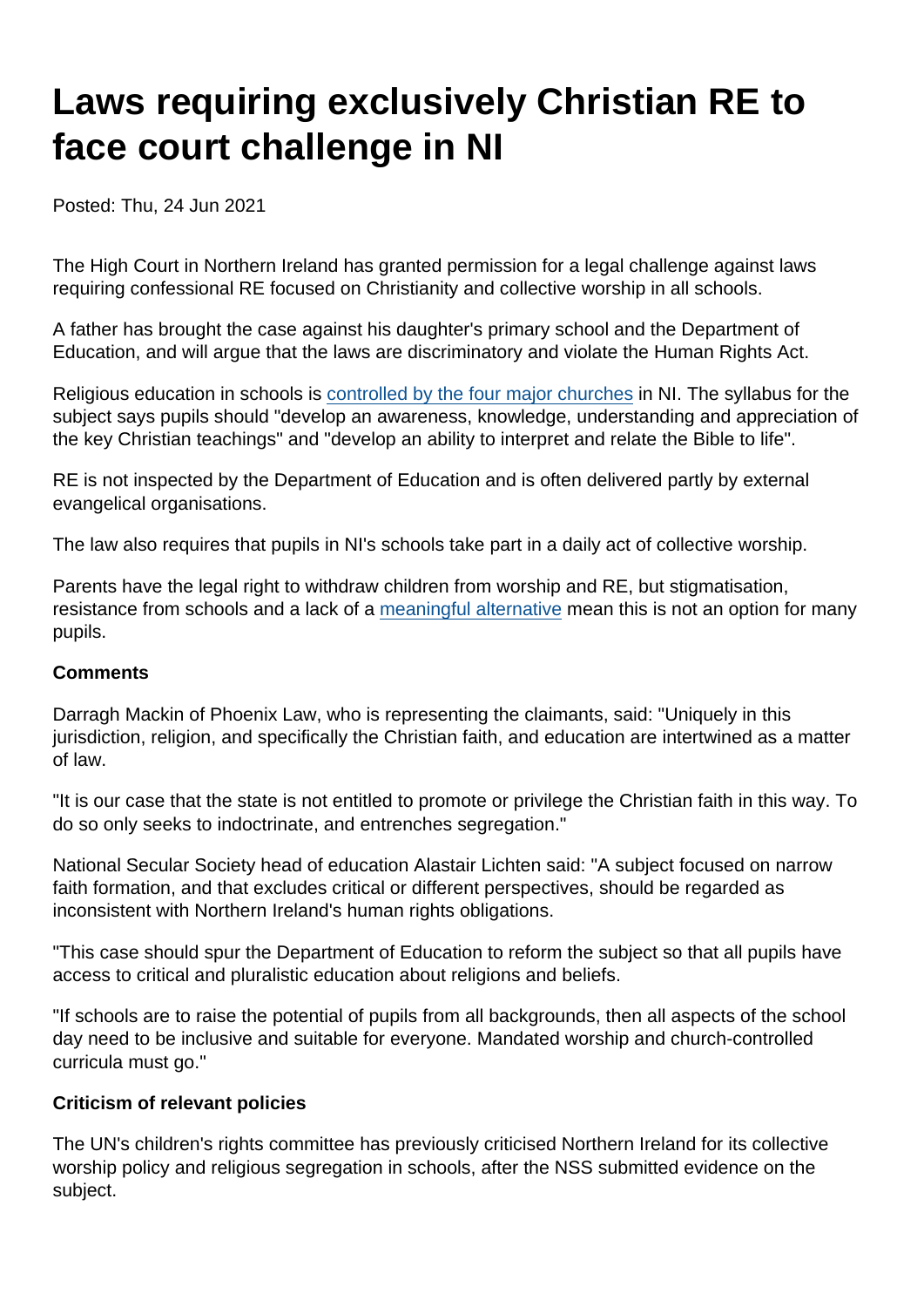And in 2019 the [European Court of Human Rights ruled](https://www.secularism.org.uk/news/2019/10/compulsory-re-mustnt-indoctrinate-says-european-court-of-human-rights) that states must ensure RE curricula are "conveyed in an objective, critical and pluralistic manner".

The court also ruled that states are "forbidden" from attempting to indoctrinate children in a way "that might be considered as not respecting parents' religious and philosophical convictions".

This came as the court found that Greece had breached the European Convention on Human Rights when it required parents to submit a declaration form to opt children out of RE.

Further notes

- The NSS recently received assurances from NI's education minister Peter Weir that concerns over confessional religious education and compulsory worship will fit within the scope of a [major independent review of education](https://www.secularism.org.uk/opinion/2021/02/nis-education-review-is-a-golden-chance-to-take-a-stand-for-inclusion).
- The case will proceed to a full hearing in November 2021.

Image: Monkey Business Images/Shutterstock.com.

[Discuss on Facebook](https://www.facebook.com/NationalSecularSociety/posts/4095922877142699?__cft__[0]=AZWKyDDcJ_lqkrDSDOeUekD0TRYNlMn1GWsLLj7k_9Kn-oXvpvBefLhdRY5zr4aVaxM7nQyDnDXANwDmsvWVuur8eGYPoK5pORs1NyGv34QuQIAMEyk1hEVzlwFrAEPnzc8mdIejjuwNjSGC9WizWx2ifr0_jbZ9bZNhmGGGpwJAA&__tn__=,O,P-R)

## While you're here

Our news and opinion content is an important part of our campaigns work. Many articles involve a lot of research by our campaigns team. If you value this output, please consider supporting us today.

P.S. make sure to check out the related campaigns below.

- [Support us from just £1 a month](https://www.secularism.org.uk/donate.html)
- [Share on What's App](whatsapp://send?text=http://www.secularism.org.uk/news/2021/06/laws-requiring-exclusively-christian-re-to-face-court-challenge-in-ni?format=pdf)
- [Share on Facebook](https://www.facebook.com/sharer/sharer.php?u=http://www.secularism.org.uk/news/2021/06/laws-requiring-exclusively-christian-re-to-face-court-challenge-in-ni?format=pdf&t=Laws+requiring+exclusively+Christian+RE+to+face+court+challenge+in+NI)
- [Share on Twitter](https://twitter.com/intent/tweet?url=http://www.secularism.org.uk/news/2021/06/laws-requiring-exclusively-christian-re-to-face-court-challenge-in-ni?format=pdf&text=Laws+requiring+exclusively+Christian+RE+to+face+court+challenge+in+NI&via=NatSecSoc)
- [Share on Email](https://www.secularism.org.uk/share.html?url=http://www.secularism.org.uk/news/2021/06/laws-requiring-exclusively-christian-re-to-face-court-challenge-in-ni?format=pdf&title=Laws+requiring+exclusively+Christian+RE+to+face+court+challenge+in+NI)
- [Subscribe to RSS Feed](/mnt/web-data/www/cp-nss/feeds/rss/news)

Tags: [Collective worship](https://www.secularism.org.uk/news/tags/Collective+worship), [Northern Ireland](https://www.secularism.org.uk/news/tags/Northern+Ireland), [Religious education](https://www.secularism.org.uk/news/tags/Religious+education)

# Related Campaigns

### [21st Century RE for All](https://www.secularism.org.uk/21st-century-re-for-all/)

All children should be entitled to an impartial religion and belief curriculum.

[Read More](https://www.secularism.org.uk/21st-century-re-for-all/)